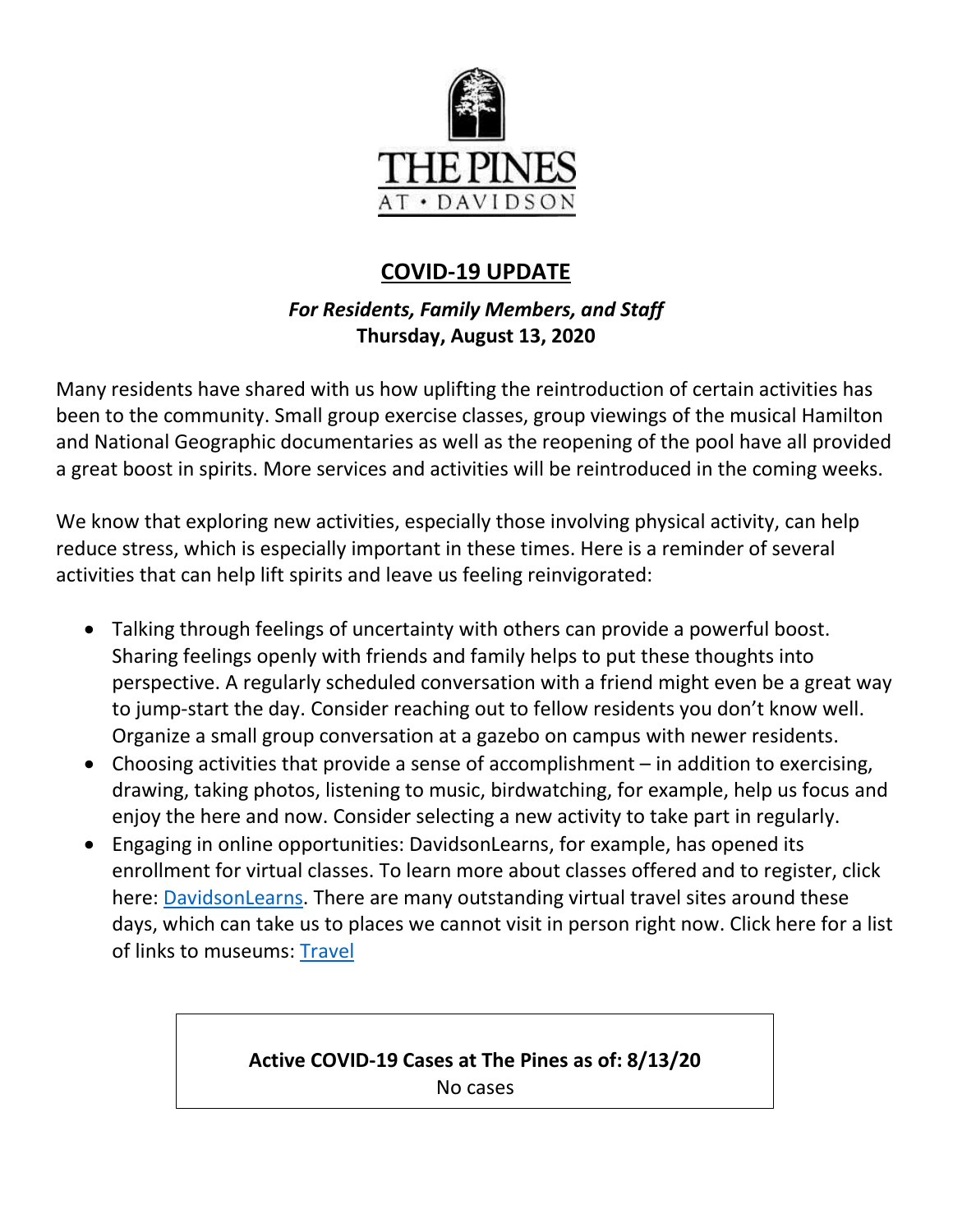## **ADDITIONAL INFORMATION**

## **Self-Quarantine Policy Update**

Members of The Pines administration, along with a few residents with professional backgrounds in health care and officers of the Residents' Association, have met a couple of times in the past few weeks to review The Pines' current protocols regarding quarantine, and to consider whether any modifications might be appropriate and, if so, how and when to modify them. Residents have expressed some interest in the development of a pledge, so that those who leave campus on day trips commit to taking certain precautions while out, in order to protect fellow residents (and staff) when they return. A draft pledge, along with other materials, will be shared with the Residents' Health Services Committee this week for feedback. We expect there will be more to report in next Tuesday's Update.

#### **Welcome New Residents**

We were delighted to greet two more new residents to The Pines this week. Barbara Kochalka from Plainfield, IL and Charlotte Vaughan from Greensboro have moved into their third-floor apartments of the main building. Also moving to the third-floor next week is Karen Fratello from Denver, NC.

Please be assured that during these move-ins, our Plant Services staff members are taking special safety precautions. Please join us in greeting your new neighbors (though from a safe distance) during these residents' first two weeks at The Pines. We are delighted to welcome these newest members of The Pines' community!

#### **Amidst the Leaves**

When walking on campus, one can sometimes spot brilliant seeds and berries, bejeweling the branches and leaves. Here are two such features spotted this summer on our grounds. Can you identify where these can be found?